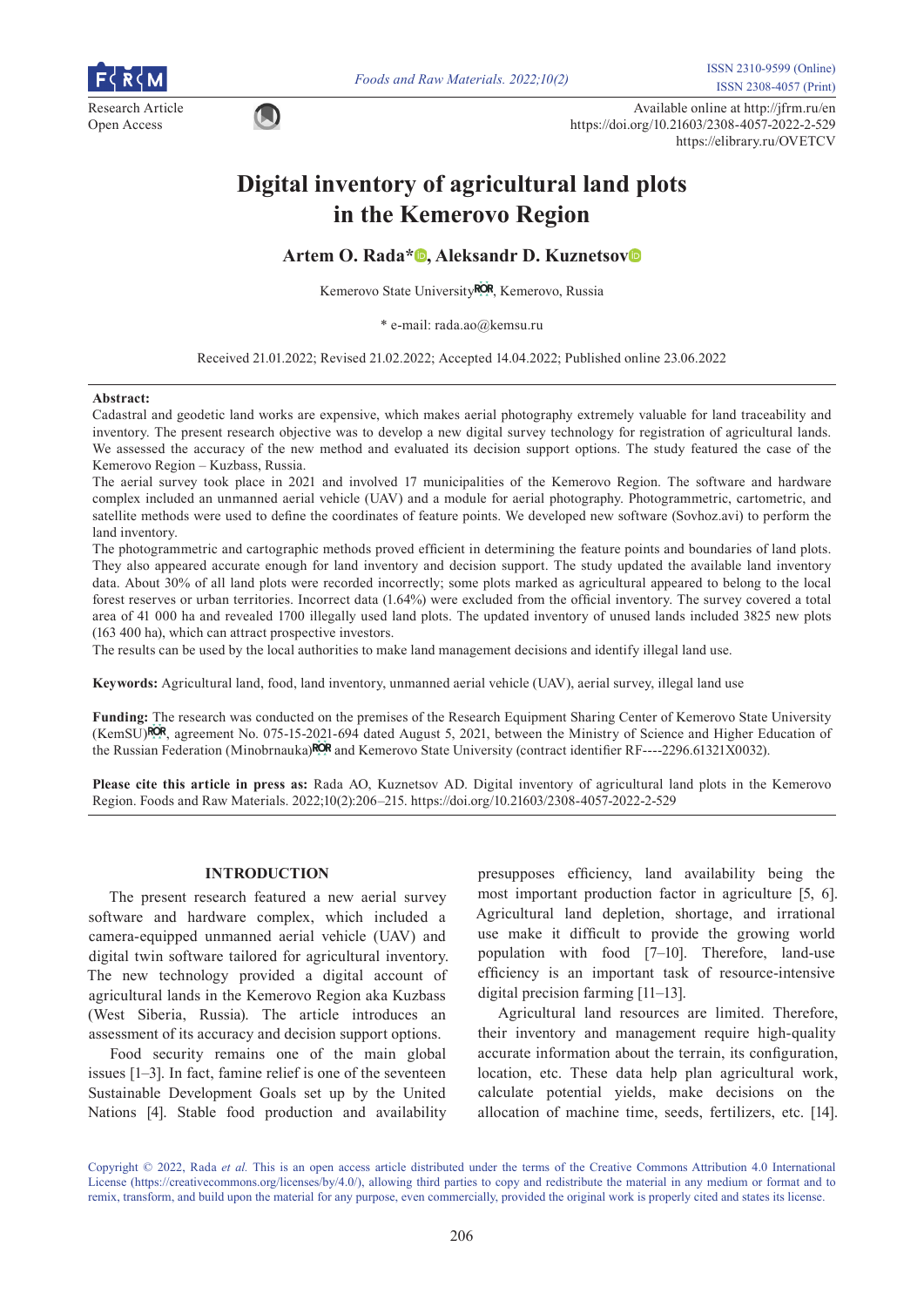Accurate land survey is also vital for crop selection, rotation, and logistics [15]. If an agricultural land plot has a complex terrain and the current crop market conditions are unstable, a high-quality land survey can provide the maximal economic effect [16]. Obviously, agricultural organizations are interested in complete and detailed information about their land.

The poor quality of land data is a relevant agricultural issue in Russia and some other countries [17, 18]. As evidenced in practice, traditional paper maps are mostly inaccurate. They are out of date and fail to chart all the lands in actual agricultural use. For instance, a shrub-overgrown area can still be registered as fit for farming, with crops, seeds, fertilizers, and equipment operation time allocated for its cultivation. Land-use efficiency presupposes official registration, state inventory, and open access, which can prevent mining development of agricultural lands [19, 20]. Landuse efficiency ensures fair taxation, protects the interests of stakeholders, determines the required amount of state support, and assesses the main agricultural indicators. In addition, it enables small farmers and agribusinesses to use land as collateral for a bank loan.

Official state inventories often contain faulty or no data at all, which causes irrational use of agricultural plots and land law violations. Most of these problems result from the high cost of traditional geodetic and cadastral work. Traditional land surveys require a lot of man labor and high transportation costs. As a result, they can be too expensive for most agricultural enterprises [21, 22]. Many agricultural land users are not interested in geodetic investigations of their lands: they prefer to refrain from even one-time cadastral surveys, not to mention regular ones. Digital twins of agricultural areas can solve this problem. Visual data are gathered by UAVs and processed by specialized software.

Aerial surveys and drone-mounted infrared cameras are able to solve a wide range of tasks, e.g. maintaining linear infrastructure facilities, tracking forest fires, monitoring construction and mining operations, counting game population, looking for missing people, developing smart city projects, etc. [23–28]. UAVbased aerial surveys are cheap and require no physical presence on location, thus preventing subjective and objective human errors [29]. Therefore, the new complex increases the accuracy and reduces the cost of agricultural land surveys.

UAVs have become focus of numerous scientific publications on cadastral work and real estate inventory. For instance, E. Puniach *et al*. wrote about a UAV-based update of cadastral data on territories with frequent landslides [30]. The study covered an area of about 50 ha and involved a DJI S1000 octocopter, which hovered at 145 meters above the ground. A Sony ILCE A7R camera provided an 80% direct overlap and a 60% side overlap. It took 500 images and fixed 33 control points. The data were processed using Agisoft PhotoScan Professional, which determined a landslide with an accuracy of up to 0.5 meters. The research made it possible to update

the cadastral database and support the farms affected by landslides. The study demonstrated acceptable accuracy in surveying small agricultural plots. In fact, some studies limit the cadastral capabilities of UAVs to small hard-to-reach areas [31].

V. Šafář *et al*. studied liDAR laser scanning as a means of updating cadastral records in the Czech Republic [32]. Their research involved a DJI Matrice 600 Pro hexacopter, a LiDAR RIEGL miniVUX-1, and PosPac software. The survey results met the local accuracy requirements. Even a partial use of UAVs in construction monitoring reduced their costs by 18–20%. However, the study, like most publications on this issue, focused on the cadastral registration of capital construction objects, not land plots [33, 34].

M. Brookman-Amissah *et al.* proved that UAV-based aerial survey determined boundaries of land plots with an accuracy stated by the legislation of Ghana, i.e. up to 3 ft, or 91.5 cm [35]. However, the research involved a lightweight UAV (430 g), which could perform only in the most ideal weather. The research provided no data on heavier commercial-grade UAVs. Thus, the problem of using aerial digital surveys for land inventory is at its initial development stage. It requires new methods for surveys and data processing on larger areas, as well as field tests in real weather conditions.

# **STUDY OBJECTS AND METHODS**

The research featured agricultural land plots located in 17 municipal districts of the Kemerovo Region (West Siberia, Russia). The complex included two unmanned aerial vehicles (UAV): a cantilever highwing aircraft with a Lun 20 gasoline engine (Spetsialmiy Tekhnologicheskiy Tsentr LLC, St. Petersburg, Russia) and an all-wing drone with a Geoscan 201 electric engine (Geoscan, Saint-Petersburg, Russia). Their maximal takeoff weight was 18.6 and 8.5 kg, respectively. This research employed commercial aircraft-type UAVs, unlike previous studies that featured light helicopter-type drones. In good weather and with no vertical drops, a Lun 20 drone is able to survey an area of 20–55 km2 per flight, a Geoscan 201 drone – about 9 km2 .

The Lun 20 carried a module for cartographic aerial photography, which included: a turntable to compensate for the wind drift, a Phase iXM-50 aerial camera (Phase One, Denmark), a Javad TRE-3N OEM board for tracking geographic coordinates (Javad GNSS Inc, USA), and a cloud assessment camera. The Geoscan 201 carried a Sony RX1R II digital camera (SONY, Japan) and a Topcon GNSS receiver (Topcon Corporation, Japan). High-precision dual-frequency GNSS receivers Javad Triumph-2 (Javad GNSS Inc, USA) and Trimble R10-2 (Trimble Inc, USA) provided on-ground horizontal and vertical control of geographic coordinates.

The software part of the complex was represented by the Sovhoz.avi, a platform for digital inventory and management of agricultural land. The software was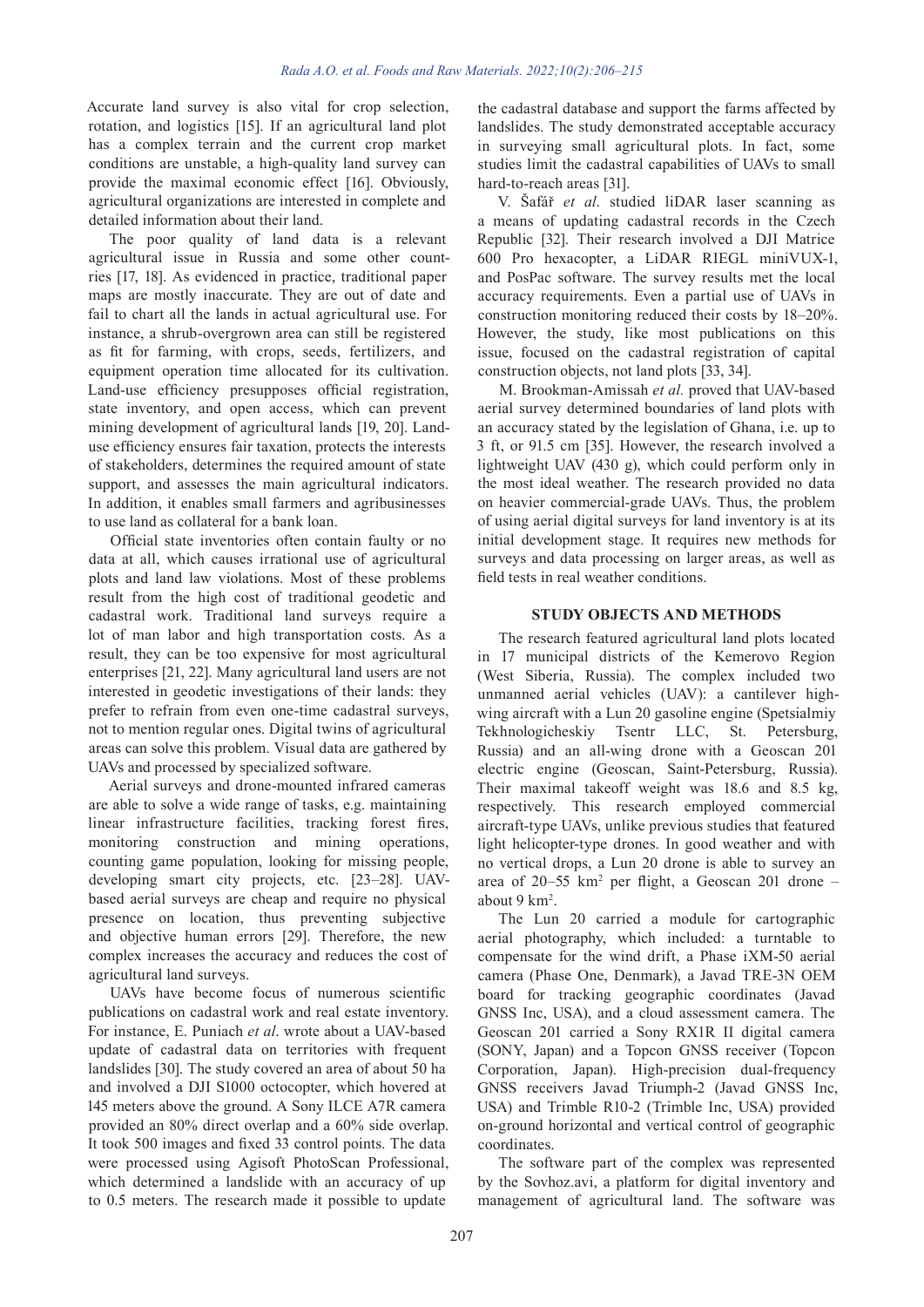developed at the Digital Institute of the Kemerovo State University (Kemerovo, Russia). It stores aerial photography data and those obtained from external sources, e.g. official data on the agricultural land plots obtained from federal, regional, and municipal sources. The platform has been accumulating available data on officially registered agricultural land plots since August 2020. The list of sources included:

– Federal Service for State Registration, Cadaster, and Cartography (*Rosreestr*) – digital data on 35 000 sites (2019);

– Ministry of Agriculture and Processing Industry of the Kemerovo Region – digital data from the Unified Federal Information System of Agricultural Lands (2020);

– Committee for State Property Management of the Kemerovo Region – paper documents on 26 000 land plots (2020);

– Municipal Property Management Committees – digital data on 13 000 plots from 17 municipalities of the Kemerovo Region; and

– Municipal Authorities – digital data on 22 000 share lands, federal lands, and plots under registration (2020).

The UAV aerial survey took place in 2021. It aimed at clarifying the available data, forming a unified database of agricultural land management, and identifying illegal land use. The study had several stages. The first stage included an on-ground horizontal and vertical control of geodetic coordinates using GNSS receivers in the RTK mode. After that, the results of aerial photography were linked to geographic coordinates (MSK-42 Zone 1, BSL 1977).

The second stage lasted from May 10 to September 16, 2021. Two teams used the Lun 20 and the Geoscan 201 to perform an aerial survey of agricultural lands. The equipment was checked and programmed a day before the survey, which was carried out on sunny and dry days with a lot of sunlight and moderate or no wind. The obtained nadir images with a pre-set forward and side lap made it possible to construct an orthophotomap and a digital terrain model.

The third stage included data processing for subsequent managerial decisions by the authorities and land users. This stage made it possible to justify the use of photogrammetric and cartometric methods as means of determining the geographical coordinates of land plots.

The present research used standard methods of computer science, probability theory, and mathematical statistics to compare the coordinates obtained by satellite geodetic (GNSS), photogrammetric, and cartometric (orthomosaic) measurements. The procedure followed the requirements of the Order of the Federal Service for State Registration, Cadaster, and Cartography (*Rosreestr*) dated October 23, 2020, No P/0393 "Accuracy and method requirements for determining the feature point coordinates of land plot boundaries and buildings contours".

When it goes about agricultural land plots, the root mean square error (MSE) for determining feature point coordinates cannot exceed 2.5 m, and the pixel projection for aerial photographs should be 35 cm. However, this rule is not applied to private household plots, gardens, garages, and houses. To simulate unfavorable working conditions, the calculations were carried out for points with limited visibility and signal interference. The Agisoft Metashape software (Zhivoy Soft OOO, St. Petersburg, Russia) was used to compare the results of the photogrammetric and cartometric methods. This software in its professional edition determines the geographical coordinates using the photogrammetric method or an orthophotomap.

The MSE for the feature points were calculated by the following formula to compare the survey results obtained by different methods:

$$
m = (10 + 1 \times 10^{-6}) \times D \tag{1}
$$

where *D* is the vector length between the feature point and base station point, mm.

The MSE for the location of the feature point of the contour σ, determined by photogrammetric method, was calculated as follows:

$$
\sigma = \sqrt{\sigma_o^2 + \sigma_n^2 + \sigma_c^2} \tag{2}
$$

where  $\sigma_o$  is the MSE of the orthophotomap;  $\sigma_n$  it the MSE of the base station point;  $\sigma_c$  is the MSE of the control point.

The MSE of the feature point according to the cartometric method was calculated as follows:

$$
m = 0.0005 \times M \tag{3}
$$

The coordinates determined by various methods were tested for accuracy, and the data of the digital land survey were compared. After that, the results were studied for errors, inconsistencies, and violations.

#### **RESULTS AND DISCUSSION**

The new software and hardware complex conducted an aerial survey of agricultural land in the Kemerovo Region. The results were used to compare different methods of measuring feature points. In case of the photogrammetric method, the mean square error (MSE) was  $\sigma = \sqrt{0.05^{22} + 0.18 + 0.007^{2}} = 0.053$  m. This MSE did not exceed the regulatory requirements specified above. Tables 1–3 compare three methods as in the case of the Topki municipality. The difference between the feature point coordinates obtained by different methods (∆) was calculated based on the geodetic inverse.

Table 1 shows that the difference between the results of satellite and photogrammetric methods stayed within 10 cm, as specified in the regulatory requirements. Table 2 compares the data obtained by satellite imagery and cartometrics.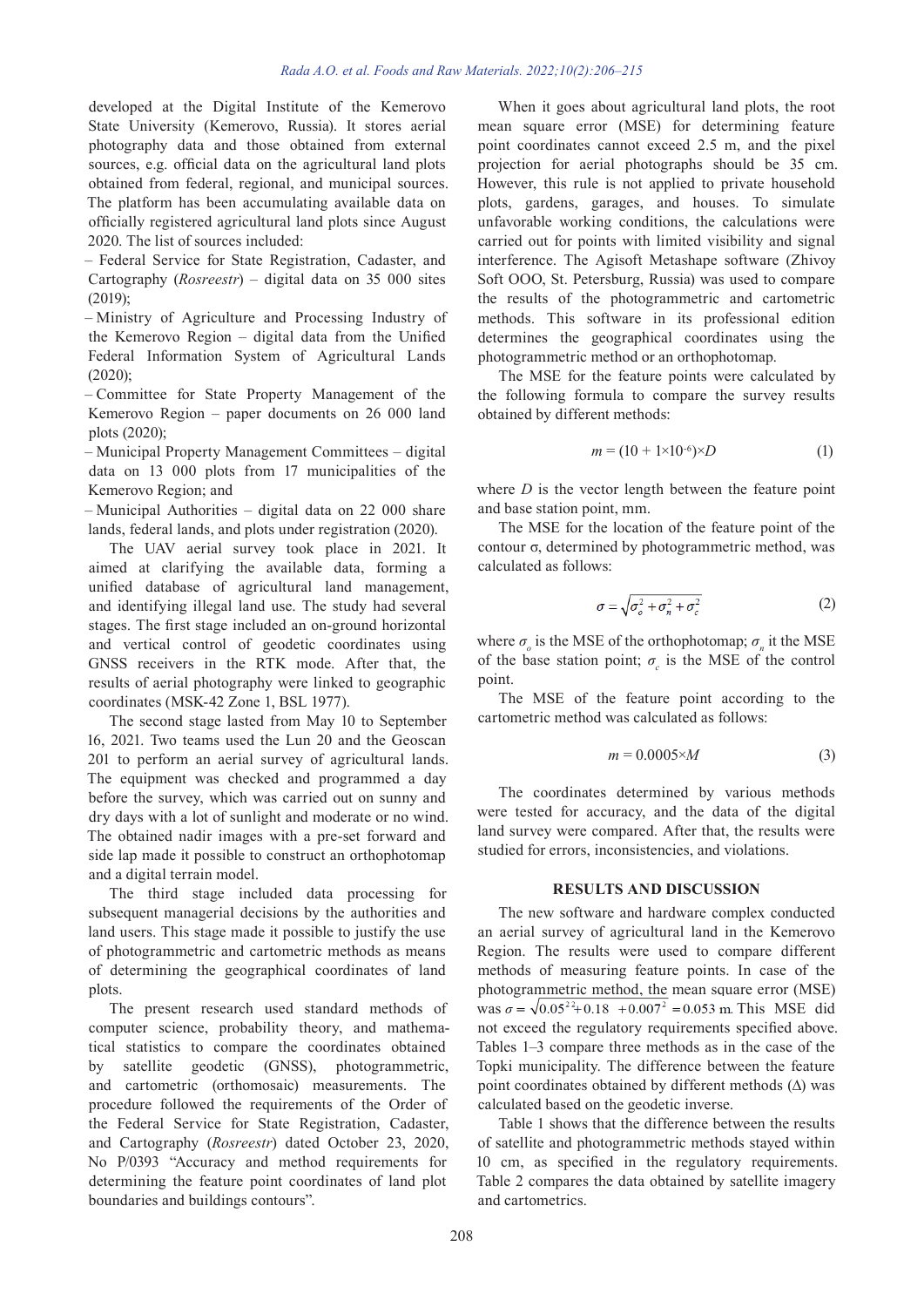| Satellite method |             |            | Photogrammetric method |             | Difference     |                |              |
|------------------|-------------|------------|------------------------|-------------|----------------|----------------|--------------|
| Point            | $X$ , m     | Y, m       | $X$ , m                | Y, m        | $\Delta X$ , m | $\Delta Y$ , m | $\Delta$ , m |
| topki1           | 1310048.280 | 617173.700 | 1310048.295            | 617173.7108 | $-0.015$       | $-0.011$       | 0.018        |
| topki2           | 1310055.216 | 617162.459 | 1310055.214            | 617162.4656 | 0.002          | $-0.007$       | 0.007        |
| topki3           | 1310018.896 | 617140.355 | 1310018.896            | 617140.3557 | 0.000          | $-0.001$       | 0.001        |
| topki4           | 1310011.957 | 617151.709 | 1310011.957            | 617151.705  | 0.000          | 0.004          | 0.004        |
| topki5           | 1309996.704 | 617202.782 | 1309996.709            | 617202.8057 | $-0.005$       | $-0.024$       | 0.024        |
| topki6           | 1309962.871 | 617182.499 | 1309962.925            | 617182.4253 | $-0.054$       | 0.074          | 0.092        |
| topki7           | 1309817.231 | 617335.634 | 1309817.226            | 617335.6422 | 0.005          | $-0.008$       | 0.009        |
| topki8           | 1309857.820 | 617399.271 | 1309857.815            | 617399.2792 | 0.005          | $-0.008$       | 0.010        |
| topki9           | 1309817.909 | 617376.728 | 1309817.925            | 617376.7499 | $-0.016$       | $-0.022$       | 0.027        |
| topki10          | 1309819.796 | 617373.463 | 1309819.809            | 617373.4673 | $-0.013$       | $-0.004$       | 0.014        |
| topki11          | 1309799.636 | 617361.148 | 1309799.637            | 617361.1525 | $-0.001$       | $-0.004$       | 0.005        |
| topki12          | 1309974.076 | 616743.343 | 1309974.075            | 616743.3386 | 0.001          | 0.004          | 0.005        |
| topki13          | 1309949.763 | 616775.568 | 1309949.775            | 616775.5402 | $-0.012$       | 0.028          | 0.030        |
| topki14          | 1309939.604 | 616767.828 | 1309939.621            | 616767.8154 | $-0.017$       | 0.013          | 0.021        |
| topki15          | 1309963.933 | 616735.588 | 1309963.931            | 616735.5874 | 0.002          | 0.001          | 0.002        |
| topki16          | 1310339.023 | 615177.752 | 1310338.993            | 615177.7349 | 0.030          | 0.017          | 0.034        |
| topki17          | 1310344.018 | 615183.604 | 1310343.971            | 615183.5602 | 0.047          | 0.044          | 0.064        |
| topki18          | 1310349.038 | 615179.145 | 1310349.032            | 615179.1342 | 0.006          | 0.011          | 0.012        |
| topki19          | 1310344.136 | 615173.292 | 1310344.125            | 615173.2815 | 0.011          | 0.010          | 0.016        |
| topki20          | 1310320.547 | 615146.909 | 1310320.531            | 615146.8989 | 0.016          | 0.010          | 0.019        |
| topki21          | 1310288.354 | 615110.297 | 1310288.307            | 615110.3011 | 0.047          | $-0.004$       | 0.048        |
| topki22          | 1310280.513 | 615117.21  | 1310280.507            | 615117.194  | 0.006          | 0.016          | 0.017        |
|                  |             |            |                        |             |                |                |              |

|  |  |  |  | Table 1 Satellite method vs. photogrammetric method |  |  |
|--|--|--|--|-----------------------------------------------------|--|--|
|--|--|--|--|-----------------------------------------------------|--|--|

**Table 2** Satellite method vs. cartometric method

| Satellite method |             |            | Cartometric method |             | Difference     |                |              |
|------------------|-------------|------------|--------------------|-------------|----------------|----------------|--------------|
| Point            | $X$ , m     | Y, m       | $X$ , m            | Y, m        | $\Delta X$ , m | $\Delta Y$ , m | $\Delta$ , m |
| topki1           | 1310048.280 | 617173.700 | 1310048.342        | 617173.7878 | $-0.062$       | $-0.088$       | 0.107        |
| topki2           | 1310055.216 | 617162.459 | 1310055.244        | 617162.4891 | $-0.028$       | $-0.030$       | 0.041        |
| topki3           | 1310018.896 | 617140.355 | 1310018.928        | 617140.4121 | $-0.032$       | $-0.057$       | 0.066        |
| topki4           | 1310011.957 | 617151.709 | 1310012.099        | 617151.6668 | $-0.142$       | 0.042          | 0.148        |
| topki5           | 1309996.704 | 617202.782 | 1309996.892        | 617202.8369 | $-0.188$       | $-0.055$       | 0.196        |
| topki6           | 1309962.871 | 617182.499 | 1309962.92         | 617182.4028 | $-0.049$       | 0.096          | 0.108        |
| topki7           | 1309817.231 | 617335.634 | 1309817.256        | 617335.6739 | $-0.025$       | $-0.040$       | 0.047        |
| topki8           | 1309857.820 | 617399.271 | 1309857.829        | 617399.3105 | $-0.009$       | $-0.039$       | 0.040        |
| topki9           | 1309817.909 | 617376.728 | 1309818.126        | 617376.8517 | $-0.217$       | $-0.124$       | 0.250        |
| topki10          | 1309819.796 | 617373.463 | 1309819.948        | 617373.4828 | $-0.152$       | $-0.020$       | 0.154        |
| topki11          | 1309799.636 | 617361.148 | 1309799.735        | 617361.2129 | $-0.099$       | $-0.065$       | 0.118        |
| topki12          | 1309974.076 | 616743.343 | 1309974.117        | 616743.2482 | $-0.041$       | 0.095          | 0.103        |
| topki13          | 1309949.763 | 616775.568 | 1309949.777        | 616775.6203 | $-0.014$       | $-0.052$       | 0.054        |
| topki14          | 1309939.604 | 616767.828 | 1309939.546        | 616767.689  | 0.058          | 0.139          | 0.151        |
| topki15          | 1309963.933 | 616735.588 | 1309964.053        | 616735.6928 | $-0.120$       | $-0.105$       | 0.160        |
| topki16          | 1310339.023 | 615177.752 | 1310338.921        | 615177.6718 | 0.102          | 0.080          | 0.130        |
| topki17          | 1310344.018 | 615183.604 | 1310344.108        | 615183.3738 | $-0.090$       | 0.230          | 0.247        |
| topki18          | 1310349.038 | 615179.145 | 1310348.931        | 615179.0497 | 0.107          | 0.095          | 0.143        |
| topki19          | 1310344.136 | 615173.292 | 1310344.112        | 615173.221  | 0.024          | 0.071          | 0.075        |
| topki20          | 1310320.547 | 615146.909 | 1310320.464        | 615146.8618 | 0.083          | 0.047          | 0.096        |
| topki21          | 1310288.354 | 615110.297 | 1310288.337        | 615110.2457 | 0.017          | 0.051          | 0.054        |
| topki22          | 1310280.513 | 615117.21  | 1310280.535        | 615117.2026 | $-0.022$       | 0.007          | 0.023        |

Table 2 demonstrates that the difference between the data obtained by satellite mapping and cartometrics was bigger than in the previous case and reached 25 cm However, this MSE also stayed within the maximal allowable values.

Therefore, the cartometric method proved sufficiently accurate, if compared to the satellite imagery, which served as control. Table 3 compares the data obtained by photogrammetric mapping and cartometrics.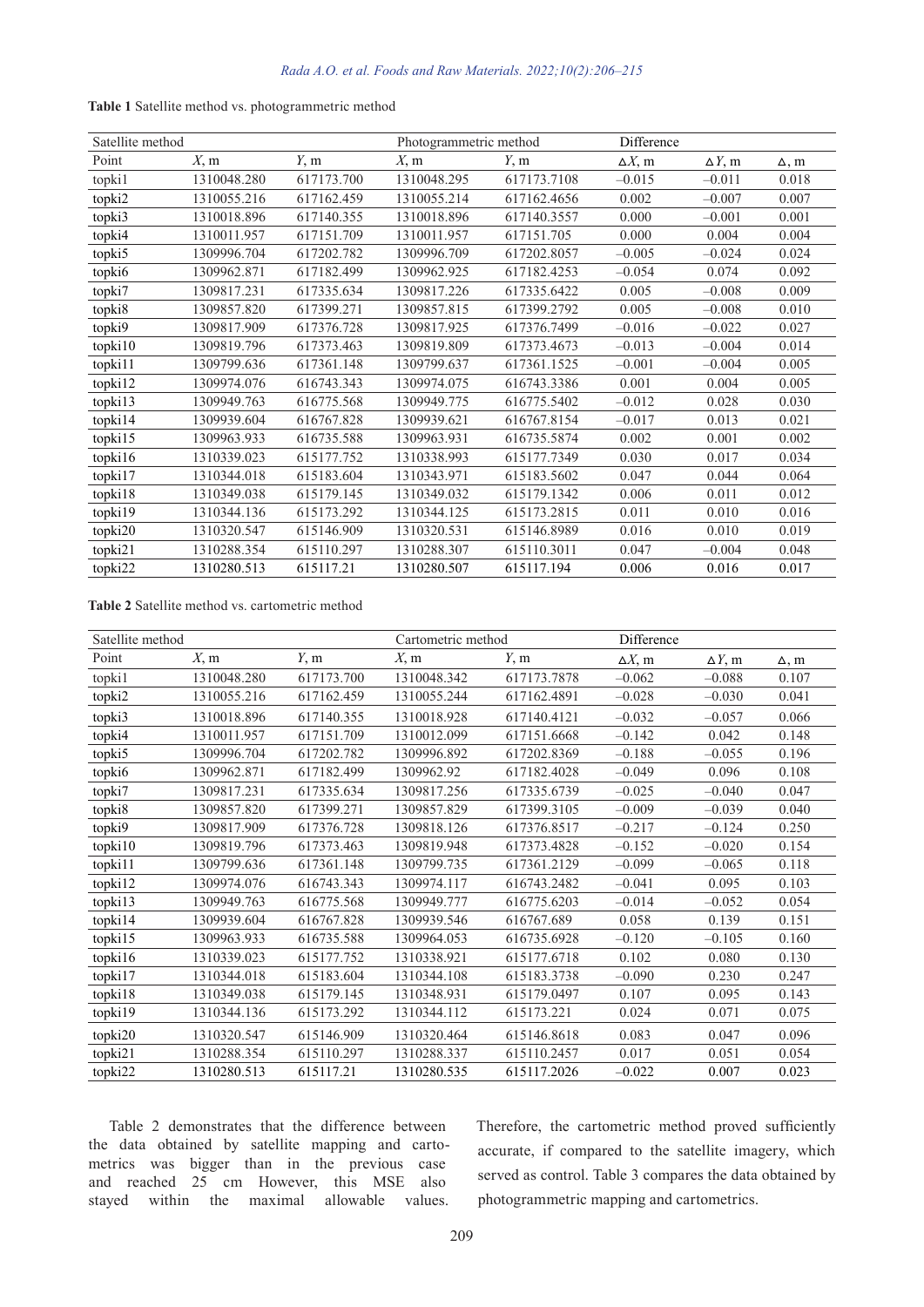| Photogrammetric method |            |           | Cartometric method |            | Difference     |                |              |
|------------------------|------------|-----------|--------------------|------------|----------------|----------------|--------------|
| Points                 | X, m       | Y, m      | X, m               | Y, m       | $\Delta X$ , m | $\Delta Y$ , m | $\Delta$ , m |
| topki1                 | 1310048.29 | 617173.71 | 1310048.34         | 617173.788 | $-0.047$       | $-0.077$       | 0.090        |
| topki2                 | 1310055.21 | 617162.47 | 1310055.24         | 617162.489 | $-0.031$       | $-0.023$       | 0.039        |
| topki3                 | 1310018.9  | 617140.36 | 1310018.93         | 617140.412 | $-0.032$       | $-0.056$       | 0.065        |
| topki4                 | 1310011.96 | 617151.7  | 1310012.1          | 617151.667 | $-0.142$       | 0.038          | 0.147        |
| topki5                 | 1309996.71 | 617202.81 | 1309996.89         | 617202.837 | $-0.183$       | $-0.031$       | 0.186        |
| topki6                 | 1309962.93 | 617182.43 | 1309962.92         | 617182.403 | 0.005          | 0.022          | 0.023        |
| topki7                 | 1309817.23 | 617335.64 | 1309817.26         | 617335.674 | $-0.029$       | $-0.032$       | 0.043        |
| topki8                 | 1309857.82 | 617399.28 | 1309857.83         | 617399.31  | $-0.014$       | $-0.031$       | 0.034        |
| topki9                 | 1309817.93 | 617376.75 | 1309818.13         | 617376.852 | $-0.201$       | $-0.102$       | 0.225        |
| topki10                | 1309819.81 | 617373.47 | 1309819.95         | 617373.483 | $-0.139$       | $-0.016$       | 0.140        |
| topki11                | 1309799.64 | 617361.15 | 1309799.73         | 617361.213 | $-0.098$       | $-0.060$       | 0.115        |
| topki12                | 1309974.08 | 616743.34 | 1309974.12         | 616743.248 | $-0.042$       | 0.090          | 0.100        |
| topki13                | 1309949.78 | 616775.54 | 1309949.78         | 616775.62  | $-0.001$       | $-0.080$       | 0.080        |
| topki14                | 1309939.62 | 616767.82 | 1309939.55         | 616767.689 | 0.075          | 0.126          | 0.147        |
| topki15                | 1309963.93 | 616735.59 | 1309964.05         | 616735.693 | $-0.122$       | $-0.105$       | 0.161        |
| topki16                | 1310338.99 | 615177.73 | 1310338.92         | 615177.672 | 0.072          | 0.063          | 0.096        |
| topki17                | 1310343.97 | 615183.56 | 1310344.11         | 615183.374 | $-0.137$       | 0.186          | 0.231        |
| topki18                | 1310349.03 | 615179.13 | 1310348.93         | 615179.05  | 0.101          | 0.084          | 0.132        |
| topki19                | 1310344.12 | 615173.28 | 1310344.11         | 615173.221 | 0.012          | 0.061          | 0.062        |
| topki20                | 1310320.53 | 615146.9  | 1310320.46         | 615146.862 | 0.067          | 0.037          | 0.077        |
| topki21                | 1310288.31 | 615110.3  | 1310288.34         | 615110.246 | $-0.031$       | 0.055          | 0.063        |
| topki22                | 1310280.51 | 615117.19 | 1310280.53         | 615117.203 | $-0.028$       | $-0.009$       | 0.029        |

**Table 3** Photogrammetric method vs. cartometric method

According to Table 3, the results obtained by cartometrics and photogrammetric mapping were very similar, and the MSE stayed within 25 cm. Therefore, a much cheaper aerial survey can replace traditional cadastral and geodetic works, as well as satellite imagery.

The next stage featured the Sovhoz.avi platform, which identified inconsistencies in the available data on agricultural land plots. The analysis involved software and visual control of data using the feature point coordinates of the land plots. The analysis of the data provided by the Federal Service for State Registration, Cadaster, and Cartography showed that the Kemerovo Region has a lot of agricultural land plots with unidentified boundaries. Their area is shrinking, but very slowly.

In 2017, there were 2.44 million hectares of land with undetermined boundaries. In 2020, their area decreased by 22%, shrinking to 1.90 million hectares. However, the total area of agricultural lands in the Kemerovo Region is about 2.9 million hectares. Consequently, 65.5% of all agricultural land has unclear plot boundaries. This situation makes land-use efficiency and business turnover impossible. Moreover, it causes conflicts as it violates the legitimate interests of land users and renders faulty taxation.

The cadastral measuring of all agricultural land boundaries in the region costs 2.7 billion rubles, or 35 million US dollars (January 2022). Land users simply cannot afford it: in 2020, the total value of commercial products produced by agricultural organizations and farms of the Kemerovo Region was about 34.9 billion rubles. Thus, land users would have to spend about 7–10% of their annual revenue on cadastral work. Obviously, they would appreciate much cheaper digital methods.

The Sovhoz.avi software also found some discrepancies in the data obtained from the Committee



**Figure 1** Faulty boundaries revealed by comparing a digitized paper map with the aerial photography data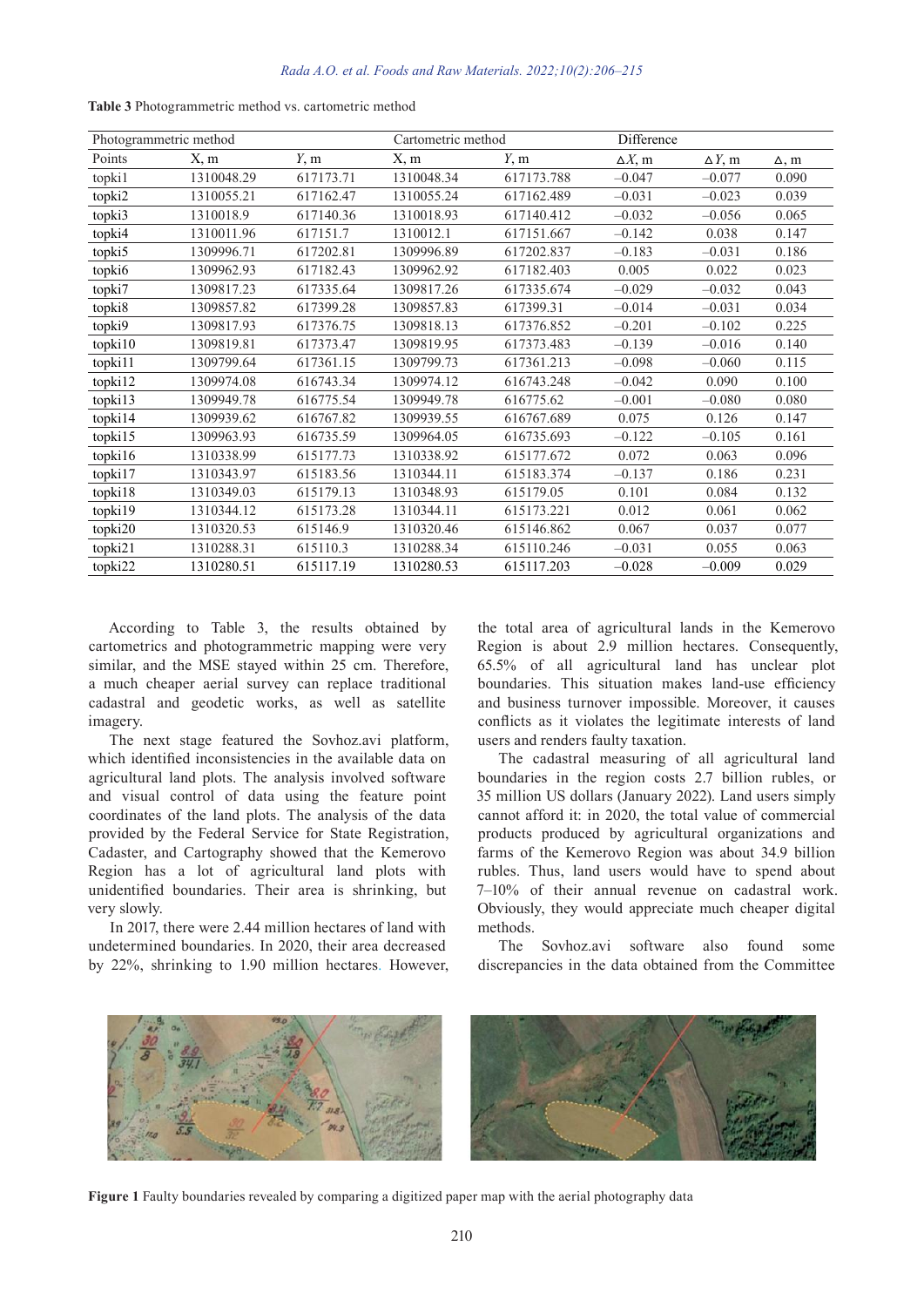

**Figure 2** A land plot with a land-use error



**Figure 3** An urban land plot misclassified as agricultural

for State Property Management and the Ministry of Agriculture and Processing Industry of the Kemerovo Region. After 1200 paper maps were digitized, 30% of them appeared to be faulty to some extent. Figure 1 illustrates an example of such an error detected after comparing a digitized paper map with the aerial survey data.

According to the paper map provided by the State Property Management Committee, the area of the land plot was about 32 ha. According to the coordinates obtained by the photogrammetric mapping, it was about 16.3 ha. This means that the land owner has to pay almost twice as much land tax while allocating extra resources to cultivate the acres that are not there. The error triggers incorrect agricultural work planning because most indicators, e.g. yield, are initially incorrect. The error occurred as the field partially overgrew with trees and shrubs. A prompt correction will allow the farmer to plan their costs, calculate their yields, and reduce their taxes.

The data on all previously recorded agricultural land plots were subjected to continuous automated control. This measure corrected numerous errors found in the data provided by the authorities. In the Izhmorka municipality, the survey revealed several agricultural plots (5189 ha) on the forest fund lands. The Ministry of Agriculture and Processing Industry of the Kemerovo

Region misclassified them as agricultural. Figure 2 is a Sovhoz.avi screenshot which visualizes such an error that affected an area of 2352 ha.

The red arrow on the left slide highlights the area that was classified as agricultural by the Ministry of Agriculture and Manufacturing Industry of the Kemerovo Region. However, the aerial survey on the right slide shows that this area is covered with forest. The data provided by the municipal authorities of the city of Novokuznetsk were subjected to similar control. The Sovhoz.avi platform identified several areas located in the city center and along the main highways that were mistakenly recorded as agricultural (Fig. 3, red circle). As a result, 670 land plots with a total area of 9144.96 ha were removed from the system.

The Sovhoz.avi platform currently contains data on 96 600 agricultural land plots with a total area of 2.4 million hectares. After verification, about 0.04 million hectares, which is about 1.64% of the total area, were excluded because the data were found unreliable. Since April 30, 2021, the platform has been used by the authorities and local governments of the Kemerovo Region. The users are mostly interested in such options as "view the plots", "check and change boundaries", and "check and change attributes".

In May 2021, Sovhoz.avi was used to monitor the agricultural land use rights. Illegal use of agricultural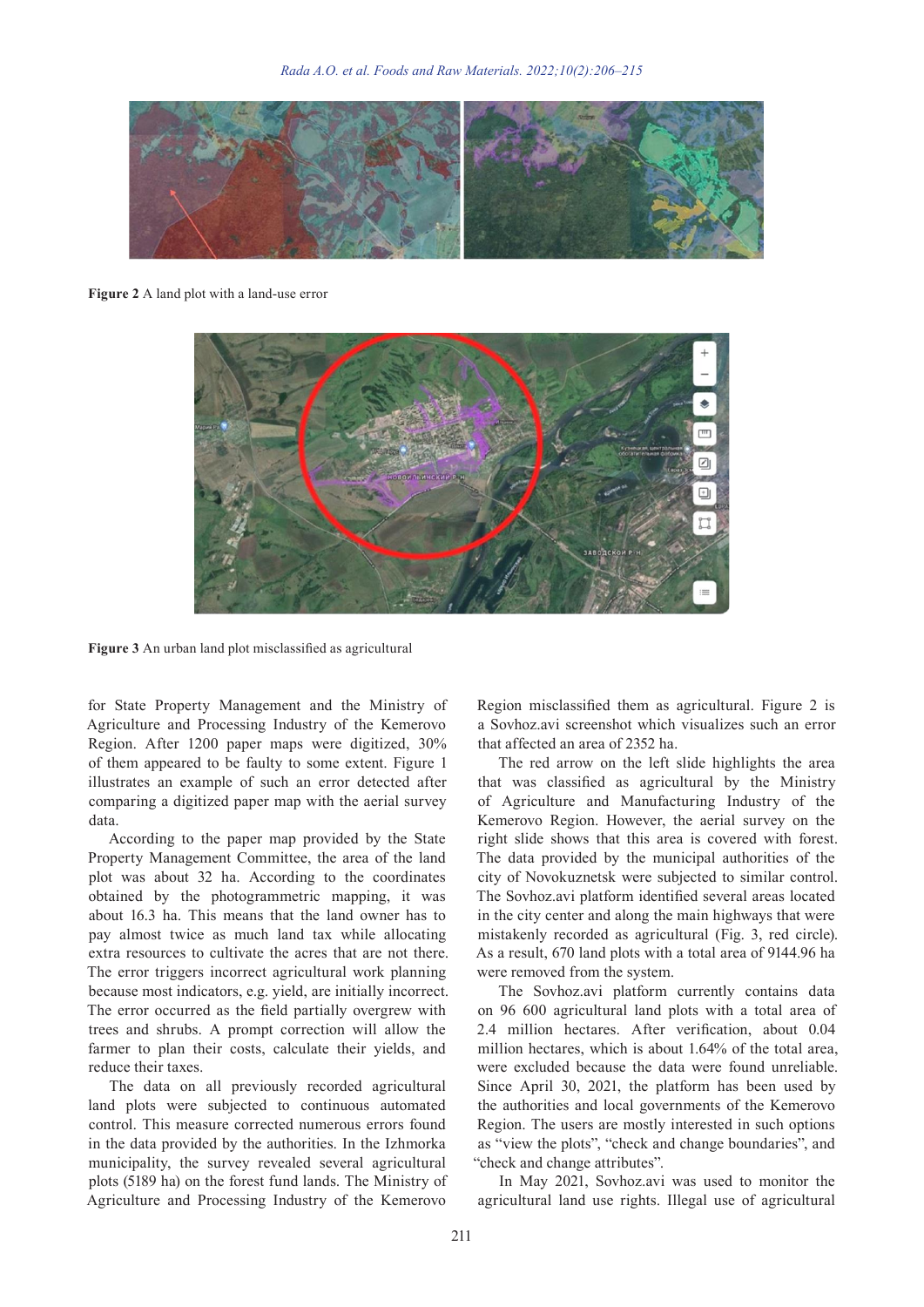#### *Rada A.O. et al. Foods and Raw Materials. 2022;10(2):206–215*

| Municipality       | May 2021       |          | January 2022   |          | Difference     |           |
|--------------------|----------------|----------|----------------|----------|----------------|-----------|
|                    | Plots          | Area, ha | Plots, number  | Area, ha | Plots, number  | Area, ha  |
| Belovo             | $\theta$       | $\Omega$ | 5              | 973.11   | 5              | 973.11    |
| Guryevsk           | 4              | 60.43    | 8              | 261.77   | $\overline{4}$ | 201.34    |
| Izhmorka           | 10             | 345.22   | 10             | 345.22   | $\mathbf{0}$   | $\theta$  |
| Kemerovo           | 6              | 158.53   | 5              | 89.03    | $-1$           | $-69.50$  |
| Krapivino          | $\overline{7}$ | 355.29   | $\theta$       | $\Omega$ | $-7$           | $-355.29$ |
| Leninsk-Kuznetskiy | 79             | 1031.00  | 27             | 708.37   | $-52$          | $-322.63$ |
| Mariinsk           | 8              | 287.77   | 29             | 1112.95  | 21             | 825.18    |
| Novokuznetsk       | 6              | 161.45   | 114            | 2018.35  | 108            | 1856.90   |
| Prokopyevsk        | 13             | 972.13   | 95             | 3871.29  | 82             | 2899.16   |
| Promyshlennoe      | 3              | 151.95   | $\overline{2}$ | 68.82    | $-1$           | $-83.13$  |
| Tisul'             | 6              | 51.84    | $\tau$         | 1108.50  |                | 1056.66   |
| Topki              | 20             | 345.26   | 169            | 3874.49  | 149            | 3529.23   |
| Tyazhin            | 150            | 11176.53 | 1037           | 22136.58 | 887            | 10960.05  |
| Chebula            | $\theta$       | $\theta$ | 3              | 608.88   | 3              | 608.88    |
| Yurga              | 8              | 418.35   | 128            | 2729.34  | 120            | 2310.99   |
| Yaya               | 55             | 553.75   | 31             | 295.88   | $-24$          | $-257.87$ |
| Yashkino           | 24             | 907.29   | 24             | 907.29   | $\mathbf{0}$   | $\theta$  |
| Total              | 399            | 16976.79 | 1694           | 41109.87 | 1295           | 24133.08  |

**Table 4** Number and area of illegally used land plots in the Kemerovo Region



**Figure 4** A case of unused land plots with good transport accessibility

land has become a relevant issue in the region as a result of incomplete and conflicting information, as well as a long period of no official control. Agricultural enterprises and individual farmers did not bother to obtain official permission when they decided to develop new plots, thus violating the fiscal interests of the state. In the end, farmers had neither accurate data on the size and configuration of their own lands nor any legal right to use them in transactions. The first stage of the monitoring revealed 688 plots (24 300 ha) with no official registration. While the agricultural profile of these plots was obvious from the aerial survey, the system lacked information about their state registration and permits.

Of the initially identified 688 plots, 488 plots (65.1%, 15 300 ha) proved to be charted correctly. However, 34 plots (7.6%, 1100 ha) had to be inspected by

specialists. The inspections revealed that all the plots were used for farming, e.g. animal sheds, barns, etc. The farmers were sent official recommendations to register their land plots. Table 4 illustrates the changes in the number and total area of illegally used land plots in 2021–2022.

Table 4 shows that the scale of illegal agricultural land use differs from municipality to municipality. The Tyazhin municipality is responsible for about 45.4% of the total area and 68.5% of the total number of illegal agricultural land plots. Its disadvantageous location and poor transport accessibility make any control a very complicated task. In some areas, e.g. in the Krapivino municipality, almost all illegal land plots were officially registered in 2021, while in other municipalities they were identified later.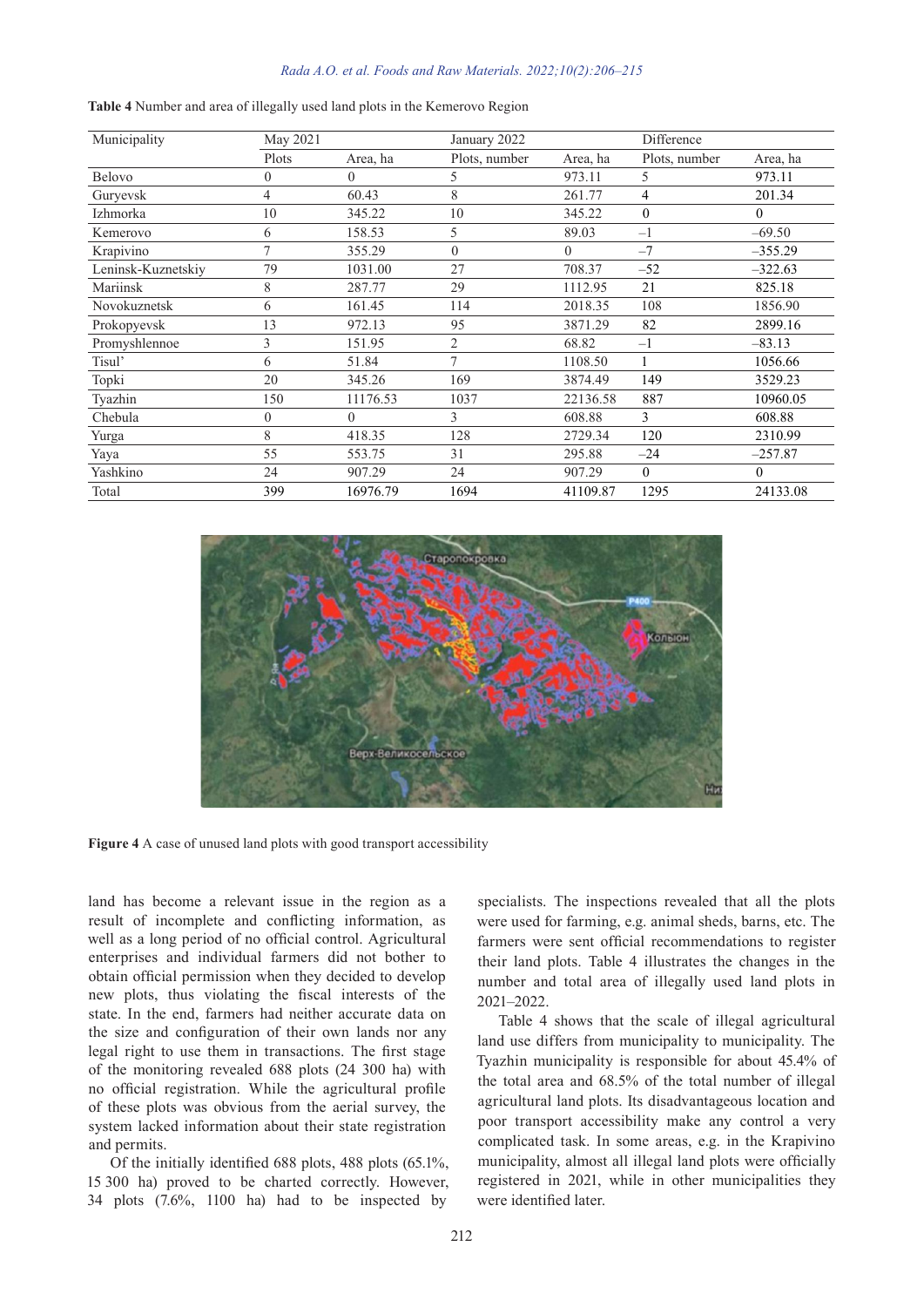

**Figure 5** A case of an easy-to-introduce land plot without trees

The Sovhoz.avi software can also identify unused agricultural land plots. Agricultural land-use efficiency is vital for food security and agricultural development. Unused land plots can be offered to businesses that are interested in investing in the local agriculture.

Unused land plots are very different. The Sovhoz.avi platform divided them into those that are easy or hard to introduce into agricultural use. The classification was based on two criteria deduced from the digital inventory data. The first criterion was the location of the plot in relation to settlements and roads. High transportation costs make hard-to-reach areas economically unviable. Therefore, easy-to-introduce areas are located near highways and settlements (Fig. 4), where farmers can hire workers, build warehouses and garages, etc.

The second criterion is vegetation. Unused land plots get overgrown with shrubs and trees. Their uprooting is not cost effective. A field with trees and shrubs is difficult and inefficient to cultivate. Sovhoz. avi can identify trees and shrubs. Figure 5 illustrates another case of an easy-to-introduce land plot in the Novokuznetsk municipality.

Areas with grass and trees are easy to spot (right slide) and measure (left slide, red area). The trees did not prevent Sovhoz.avi from identifying a country road

that goes through the overgrown area. The monitoring revealed 3825 unused easy-to-introduce land plots with a total area of 163 400 ha and verified 1682 plots (44%) with a total area of 36 500 ha. These areas can be recorded in a separate inventory to be offered to potential investors.

Hard-to-introduce plots are far from highways and settlements. They are hard to cultivate because of trees and shrubs. Figure 6 gives an example of a hard-tointroduce land plot.

The left slide shows field boundaries (highlighted) charted according to feature point coordinates. The dark green spots are trees and shrubs. The aerial survey (right slide) confirmed that the plot indeed belongs to those hard to introduce into agricultural use. It contains two birch groves, while its southern part is overgrown with shrubs. This plot would be very difficult to return to economic circulation.

The Sovhoz.avi platform revealed 29 140 hardto-introduce plots with a total area of 447 100 ha. Apparently, hard-to-introduce plots are much more numerous because all convenient plots are already in agribusiness. The platform verified 13 111 plots (44.9%) with a total area of 171 100 ha. These plots may return to economic circulation if the situation in agriculture and food market changes, e.g. prices and food demand continue to rise in 2022.

#### **CONCLUSION**

The new aerial survey software and hardware complex, which included a camera-equipped unmanned aerial vehicle and the Sovhoz.avi digital twin software, proved to be an efficient and cheap means of agricultural land inventory. The digital inventory of agricultural land in the Kemerovo Region revealed numerous errors in the available official records. The most common errors included: unidentified boundaries (about 65% of all agricultural plots in the region), distortions of the



**Figure 6** A case of a hard-to-introduce land plot with trees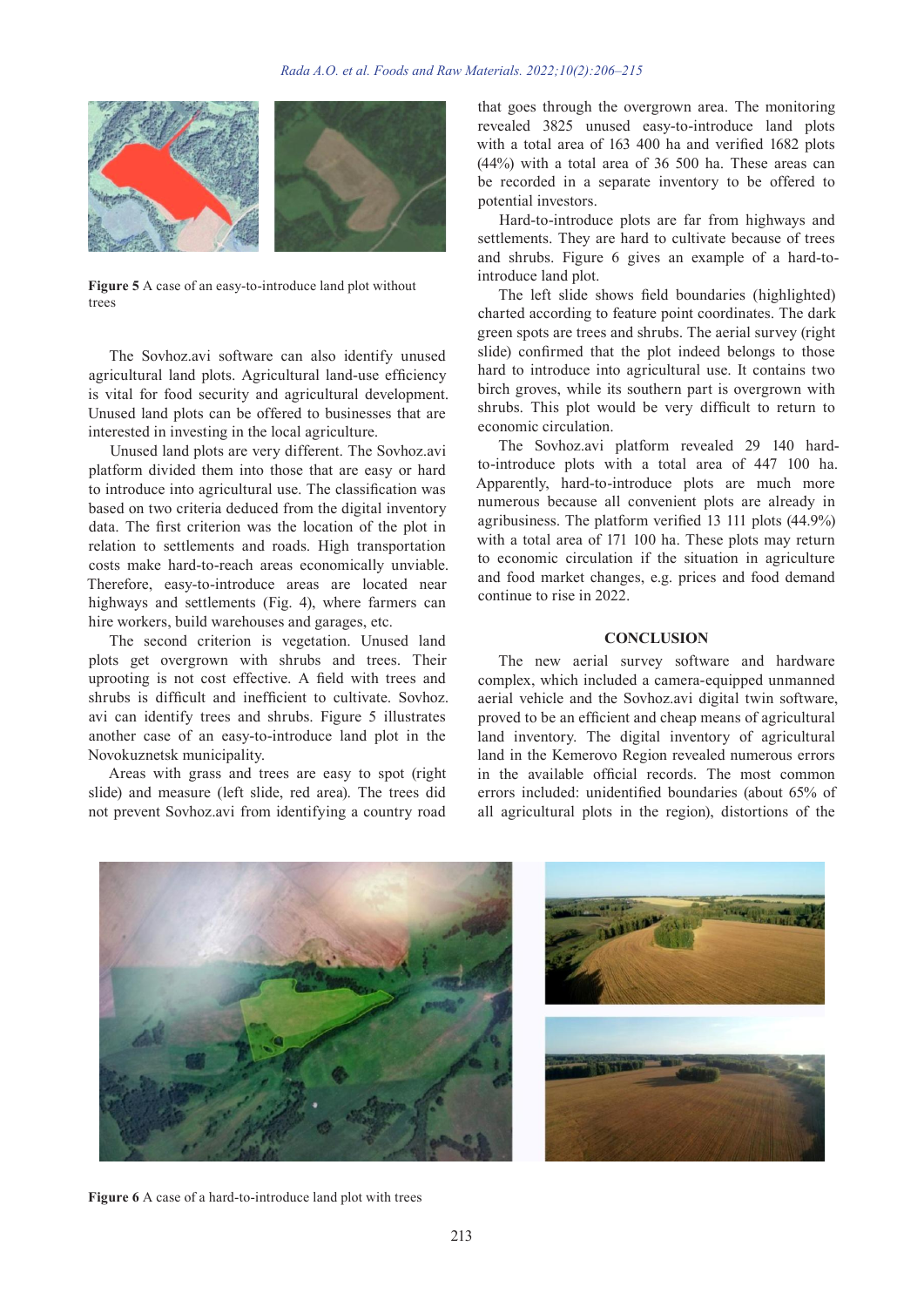geometric boundaries, and incorrect area calculation. Some plots located in urban areas or forest reserves were misidentified by the authorities as agricultural.

The aerial survey data and the Sovhoz.avi platform can provide local authorities with effective decisionmaking support. In January 2022, the Kemerovo Region had 1700 illegally used land plots with a total area of about 41 000 ha. The land users were recommended to register their land plots officially. The research also provided a new, updated inventory of unused agricultural land plots, which were divided into those easy or hard to introduce into agricultural use. Easy-tointroduce land plots have a good transport accessibility and no trees or shrubs (3825 plots with a total area of 163 400 ha). They form a promising reserve for the local agricultural development and can be offered to potential investors.

# **CONTRIBUTION**

A.O. Rada supervised the research, set goals and objectives, edited the manuscript, and formulated the conclusions. A.D. Kuznetsov formulated the hypothesis, conducted the research, and wrote the manuscript.

## **CONFLICT OF INTEREST**

The authors declare that there is no conflict of interests regarding the publication of this article.

## **REFERENCES**

- 1. Cooper M, Müller B, Cafiero C, Bayas JSL, Crespo Cuaresma J, Kharas H. Monitoring and projecting global hunger: Are we on track? Global Food Security. 2021;30. https://doi.org/10.1016/j.gfs.2021.100568
- 2. Béné C, Bakker D, Chavarro MJ, Even B, Melo J, Sonneveld A. Global assessment of the impacts of COVID-19 on food security. Global Food Security. 2021;31. https://doi.org/10.1016/j.gfs.2021.100575
- 3. Genkin AS, Mikheev AA. Influence of coronavirus crisis on food industry economy. Foods and Raw Materials. 2020;8(2):204–215. https://doi.org/10.21603/2308-4057-2020-2-204-215
- 4. Vogliano C, Murray L, Coad J, Wham C, Maelaua J, Kafa R, *et al.* Progress towards SDG 2: Zero hunger in Melanesia A state of data scoping review. Global Food Security. 2021;29(1). https://doi.org/10.1016/j.gfs.2021.100519
- 5. Cintina V, Pukite V. Analysis of influencing factors of use of agricultural land. Research for Rural Development. 2018;1:181–187. https://doi.org/10.22616/rrd.24.2018.028
- 6. Emran S-A, Krupnik TJ, Aravindakshan S, Kumar V, Pittelkow CM. Factors contributing to farm-level productivity and household income generation in coastal Bangladesh's rice-based farming systems. PLoS ONE. 2021;16(9). https:// doi.org/10.1371/journal.pone.0256694
- 7. McLaughlin D, Kinzelbach W. Food security and sustainable resource management. Water Resources Research. 2015;51(7):4966–4985. https://doi.org/10.1002/2015WR017053
- 8. Fitton N, Alexander P, Arnell N, Bajzelj B, Calvin K, Doelman J, *et al.* The vulnerabilities of agricultural land and food production to future water scarcity. Global Environmental Change. 2019;58. https://doi.org/10.1016/j. gloenvcha.2019.101944
- 9. Faskhutdinova ER, Osintseva MA, Neverova OA. Prospects of using soil microbiome of mine tips for remediation of anthropogenically disturbed ecosystems. Food Processing: Techniques and Technology. 2021;51(4):883–904. (In Russ.). https://doi.org/10.21603/2074-9414-2021-4-883-904
- 10. Drozdova MYu, Pozdnyakova AV, Osintseva MA, Burova NV, Minina VI. The microorganism-plant system for remediation of soil exposed to coal mining. Foods and Raw Materials. 2021;9(2):406–418. https://doi. org/10.21603/2308-4057-2021-2-406-418
- 11. Bolfe ÉL, Jorge LAC, Sanches ID, Júnior AL, da Costa CC, Victoria DC, *et al.* Precision and digital agriculture: Adoption of technologies and perception of Brazilian farmers. Agriculture. 2020;10(12). https://doi.org/10.3390/ agriculture10120653
- 12. Shang L, Heckelei T, Gerullis MK, Börner J, Rasch S. Adoption and diffusion of digital farming technologies integrating farm-level evidence and system interaction. Agricultural Systems. 2021;190. https://doi.org/10.1016/j. agsy.2021.103074
- 13. Rada AO, Fedulova EA, Kosinsky PD. New method for efficiency evaluation of digital technologies in agricultural sector. Food Processing: Techniques and Technology. 2019;49(3):495–504. (In Russ.). https://doi.org/10.21603/2074- 9414-2019-3-495-504
- 14. Balafoutis A, Beck B, Fountas S, Vangeyte J, van der Wal TV, Soto I, *et al.* Precision agriculture technologies positively contributing to GHG emissions mitigation, farm productivity and economics. Sustainability. 2017;9(8). https://doi. org/10.3390/su9081339
- 15. Aune JB, Coulibaly A, Giller KE. Precision farming for increased land and labour productivity in semi-arid West Africa. A review. Agronomy for Sustainable Development. 2017;37(3). https://doi.org/10.1007/s13593-017-0424-z